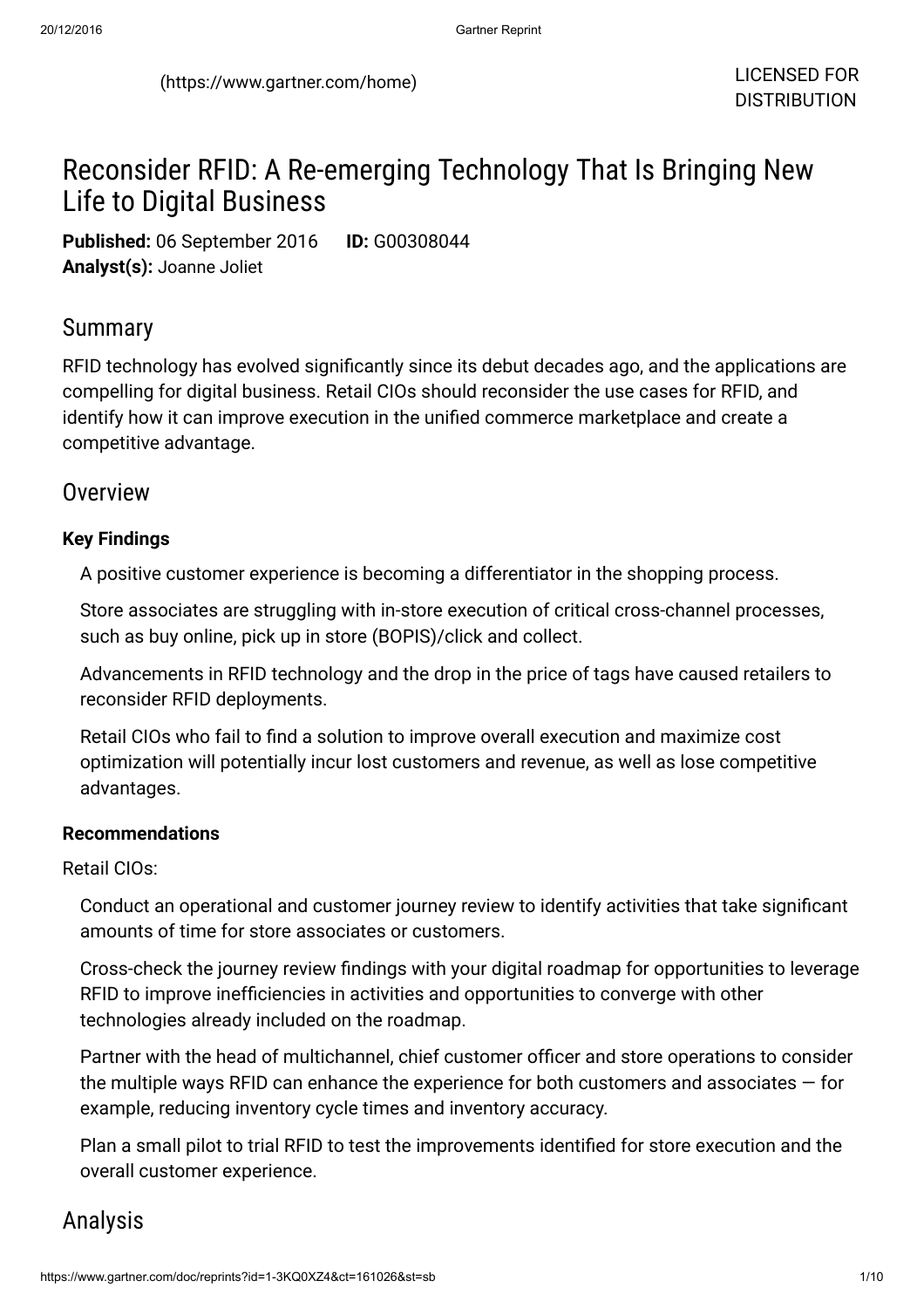Radio frequency identification, or RFID, has an interesting history dating back to World War II, where radio frequency was used to identify ally or enemy aircraft,  ${}^{1}\!$  ${}^{1}\!$  ${}^{1}\!$  and, today, is becoming a key element in the retail wars.

After years of RFID being a dismissed technology, the convergence of technology now enables RFID for utilization beyond the supply chain to improve critical channel execution and create cost-saving opportunities for retailers. Historically, RFID implementations have been a challenge for retailers, due to the primary use limited to supply chain, maturity of the technology and the overall costs, specifically the tag expense. The actual technology for RFID has improved over the years, including increased detection ranges, elongated battery life, increased data storage capacity, reliability and better integration with sensors. The expense for RFID tags, once a significant deterrent, has greatly improved. Pricing is based on the specific capabilities of the tag and, certainly, volume ordered, but RFID tags can be as low as \$0.05 to \$0.15 and up, depending on tag type. Adoption of RFID will continue to reduce prices, and some retailers, where applicable, reuse tags for greater cost efficiency.

Retailers' focus today consists of creating a unified commerce experience across all their existing channels of web, mobile and stores, as well as positioning themselves to incorporate maturing selling channels like social and the Internet of Things. The new "digital business" paradigm is propelling retailers to respond to the convergence of technologies, like mobile internet, cloud technology, social networking, RFID, 3D printing, robotics and advanced analytics. These shape how customers shop to support their lifestyles and demand the blending of the digital and physical worlds.

Simply creating a unified commerce capability is not the endgame. Even now, as information on pricing and product availability is so readily available to customers, the overall customer experience is, and will continue to be, a differentiator. Competitive advantage, let alone survival, will no longer be determined by traditional transactional metrics. Instead, the retailers who emerge as leaders will deliver to a customer-led, service-oriented strategy that supports the overall customer lifestyle.

As retailers work to integrate their existing and new technologies, and plan for emerging technologies, execution across shopping channels continues to be a challenge for many retailers. Many are looking for ways to improve the common challenges of inventory accuracy, locating products, accurate product availability, optimal assortments and returns management across channels. Retailers will continue to remain focused on cost optimization and overall financial efficiency. With store labor as one of the largest expenses, retailers will continue to identify ways to maximize productivity while maintaining the customer and associate experience. Achieving the balance between efficient channel execution and resource investment — both tools and human capital  $-$  is difficult.

Retailers should reconsider RFID capabilities, and to understand how an investment in RFID can be used to decrease the time associates spend on tasks, improve inventory optimization and contribute to an overall better customer experience.

## Improving the In-Store Experience

Gartner's 2015 Consumer Survey captured preferred methods for completing various tasks while shopping in a physical store, choosing between speaking to a sales associate, walking or browsing the store, using store technology, or using their own technology. Gartner surveyed 5,054 consumers in five countries worldwide (U.S., U.K., India, China and South Korea). A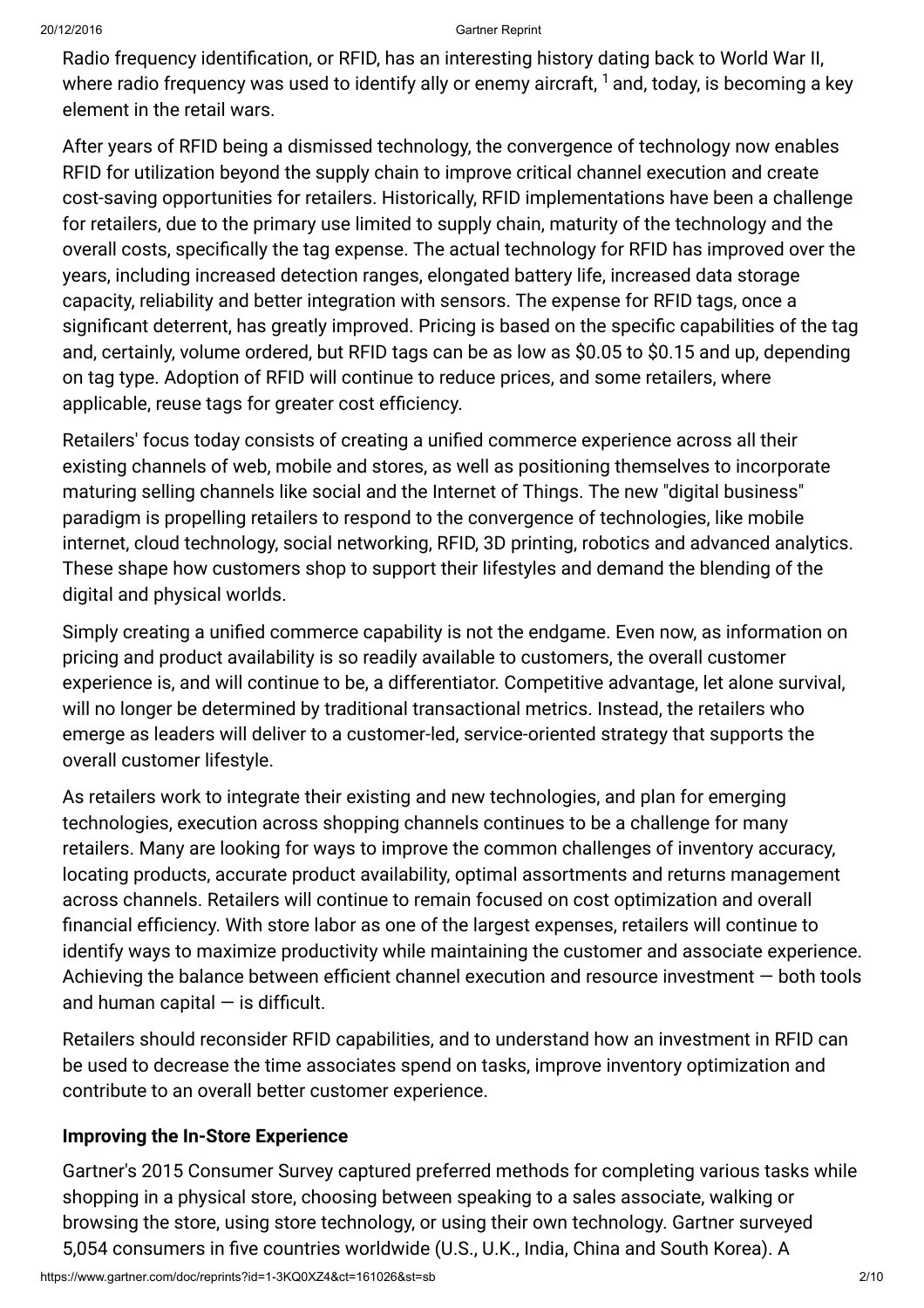nationally representative distribution for gender and age groups was targeted. More details about the survey methodology can be found in the Methodology section. While Figure 1 reflects the current preferred method, it also illustrates the opportunity to leverage RFID.

RFID has the ability to locate retail products just as easily as it once used to locate war planes. In Figure 1, 76% of total respondents currently wander the aisles (43%) or require help from an associate (33%) to find a product in a store. Additionally, to check whether a product is in stock, 66% require the aid of an associate. Lastly, when searching an assortment of products available and product information, 62% of consumers either need an associate (24%) or browse the store (38%). All of these activities can be time-consuming and frustrating for both customers and associates. RFID has the potential to reduce the time needed for associates to complete tasks and quickly locate products, both contributing to a better customer experience.

### Figure 1. Preferred Method for Completing a Shopping Task

#### Q06B. Given a choice of four ways to complete a task while shopping in a physical store, select your preferred method for each activity. Assume that it may take you up to five minutes to find and speak with a sales associate.



Use store technology

Use my mobile device

#### $n = 5.054$

Source: Gartner (September 2016)

## RFID Applications and Retailer Use Cases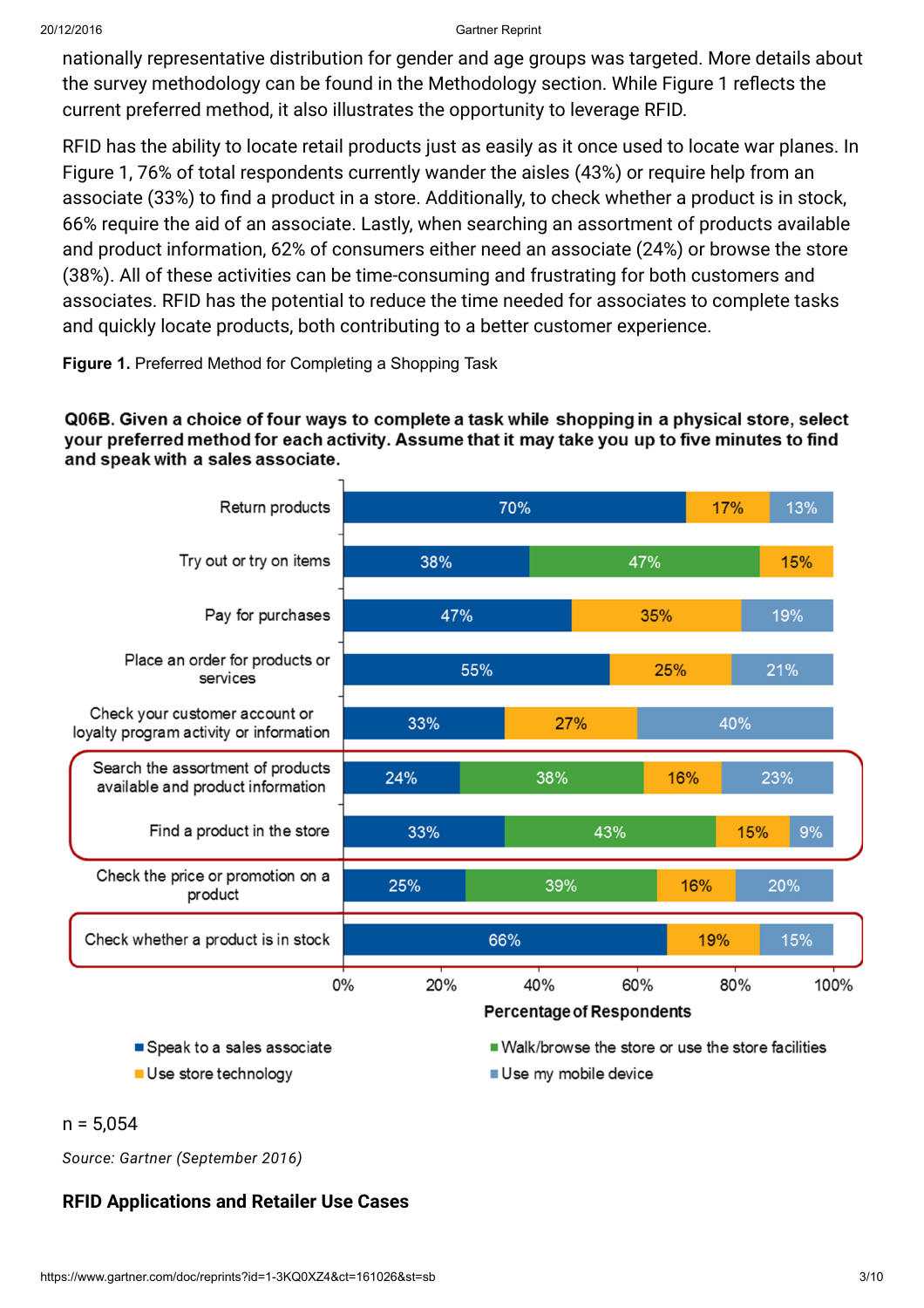These findings suggest each of the above tasks could be conducted faster using RFID. The applications for RFID for in-store execution, as well as improved decision making at the corporate level, are numerous. Each use has clear individual benefits, but coupled, can result in a significant impact within a retailer's multichannel ecosystem.

Locating products  $-$  Being able to locate a product is essential in retail. Oftentimes, current inventory management metrics will show an item is in stock, but it can be impossible to actually find it to complete the sale. Retailers like Zara,  $^2$  $^2$  Target and Levi Strauss & Co. all have been publicized for leveraging RFID to create visibility to products.

Levi's  $^3$  $^3$  well-documented RFID pilot allows associates the visibility of products throughout the store, even when in a dressing room. For denim, this allows their stylists to quickly be able to find a specific size, style and color for a customer, which can be daunting, given the large assortment Levi's offers.

**In-store pickup —** Target  $4$  has leveraged RFID to assist associates in finding products ready for in-store pickup. As use of BOPIS/click and collect continues to increase, RFID could prove to save time searching for the items and ultimately save the sale.

Store fulfillment — Retailers that are leveraging their store network inventory to fulfill online orders certainly are realizing the financial benefits of flexible fulfilment. However, the process to pick, pack and ship a product can be laborious, and often, the dedicated teams spend significant time searching the floor for ordered products. Locating a product becomes increasingly challenging in larger stores or when items are not in their planned location. RFID can quickly help locate specific products and expedite this activity. Additionally, if integrated with task management and wayfinding capabilities, the most efficient path can be determined to eliminate crisscrossing the store.

In-stock visibility/replenishment/reduced out-of-stock — Aside from locating products, this application for RFID is critical. RFID enables retailers to have accurate inventory visibility to current inventory in the store, with the ability to understand if it is available on the shelf or in the backroom. This line of sight to inventory can ensure that items are replenished to the selling floor quickly and are available to customers. Additionally, coupled with point of sale (POS), RFID can prompt replenishment from the stockroom to the selling floor, and ensure store-level replenishment occurs long before an item becomes out of stock.

Returns management — Centralized returns management is critical in a unified commerce environment, because many online orders are returned to the physical store. Regardless of sale origination, visibility to returned merchandise allows for quicker resale if a customer is trying to locate that specific item.

Inventory management — RFID provides for nearly 100% accurate, real-time inventory information. Retailers like Zara have been working with RFID for years to improve inventory accuracy. Inventory cycle counts are a labor-intensive activity for retailers, often requiring extra labor hours, and can impact regular store selling hours. Zara reported that, as early as 2014, it had increased its inventory counts from twice a year to every six weeks.

Shrink/loss prevention — Inventory is one of the largest cost of operations for a retailer. Given the ability to know where inventory is, RFID allows retailers to understand where it isn't all through the supply chain to the selling floor. Coupled with loss prevention (surveillance) technology and POS, RFID allows real-time tracking of products and can determine whether they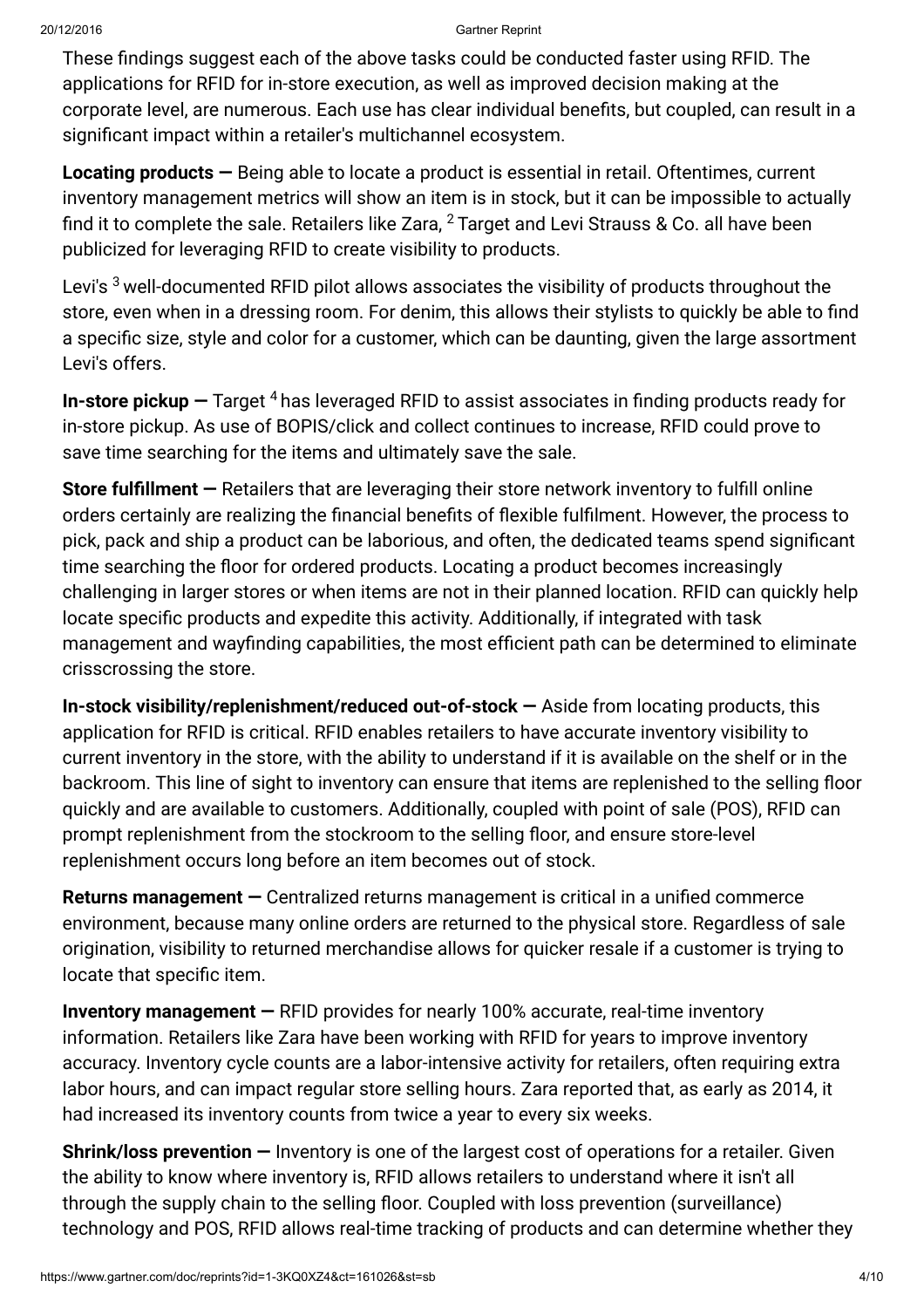are leaving the store without being purchased. Conversely, should a stolen item attempt be returned, the item can be identified as stolen. American Apparel <sup>[5](#page-5-4)</sup> has previously reported experiencing an average reduction in shrinkage of 55% and as high as 75%.

Safety and product recalls  $-$  The ability to locate a product using RFID, while convenient, can be absolutely critical should the item be identified as unsafe. Marks & Spencer  $^6 ^6 ^6-$  a trailblazer of RFID — started with tracking fresh food products in 2001 and progressed to tracking their general merchandise. With RFID on all products, this ability allows Marks & Spencer to act quickly should a manufacturer recall a food product or other merchandise for safety reasons.

Self-check-out – RFID, if applied to all products, can easily support self-check-out and allows a customer to simply leave the store with his or her desired goods. Last year, the Uniqlo  $^7$  $^7$  clothing brand began a program to use RFID to allow customers to check out instantly. With RFID tags, the items are instantly read all at once, instead of individually, reducing the time in half in some cases.

Other smart technology (such as mirrors, kiosks and beacons) — With the convergence of technology, RFID is a tiny tool that can serve as the connector between the customer and the retailer. For example, Burberry <sup>[8](#page-5-7)</sup> has used RFID-tagged merchandise to allow customers to interact with mirrors that can detect the article and provide interactive content on how it is made and product detail, and offer additional product suggestions. Additionally, retailers can track RFID-tagged items through the store as a customer shops, providing behavior analytics like dwell times and traffic pattern information.

Analytics – RFID can contribute a plethora of data, which can be analyzed to improve execution activities and inform decisions at a higher level. Leveraging the item activity information as the product travels around the store can provide merchandisers, assortment planners and allocators better insight into optimal assortments. The real-time analytics provided by RFID will enable associates to quickly react to in-store activity and do what is needed to support the overall customer experience.

RFID has multiple uses to support in-store execution and provide an enhanced customer experience, as well as resulting in tangible benefits for retailers. Additionally, as the costs for the RFID tags have greatly reduced over the years, the cost of implementation should be reconsidered with the hard benefits.

## Recommendations

Conduct an operational and customer journey review to identify activities that take significant amounts of time for store labor or customers.

Cross-check the process review findings with your digital roadmap for opportunities to leverage RFID to improve inefficiencies in activities and opportunities to converge with other technologies already included on the roadmap.

Partner with the head of multichannel, chief customer officer and head of store operations to consider the multiple ways RFID can enhance the experience for both customers and associates — for example, reduce inventory cycle times and inventory accuracy.

Plan a small pilot to trial RFID to test the improvements identified for store execution and the customer experience. For example, start by using RFID to help associates locate items needed to complete click-and-collect orders and measure overall speed improvement. Additionally,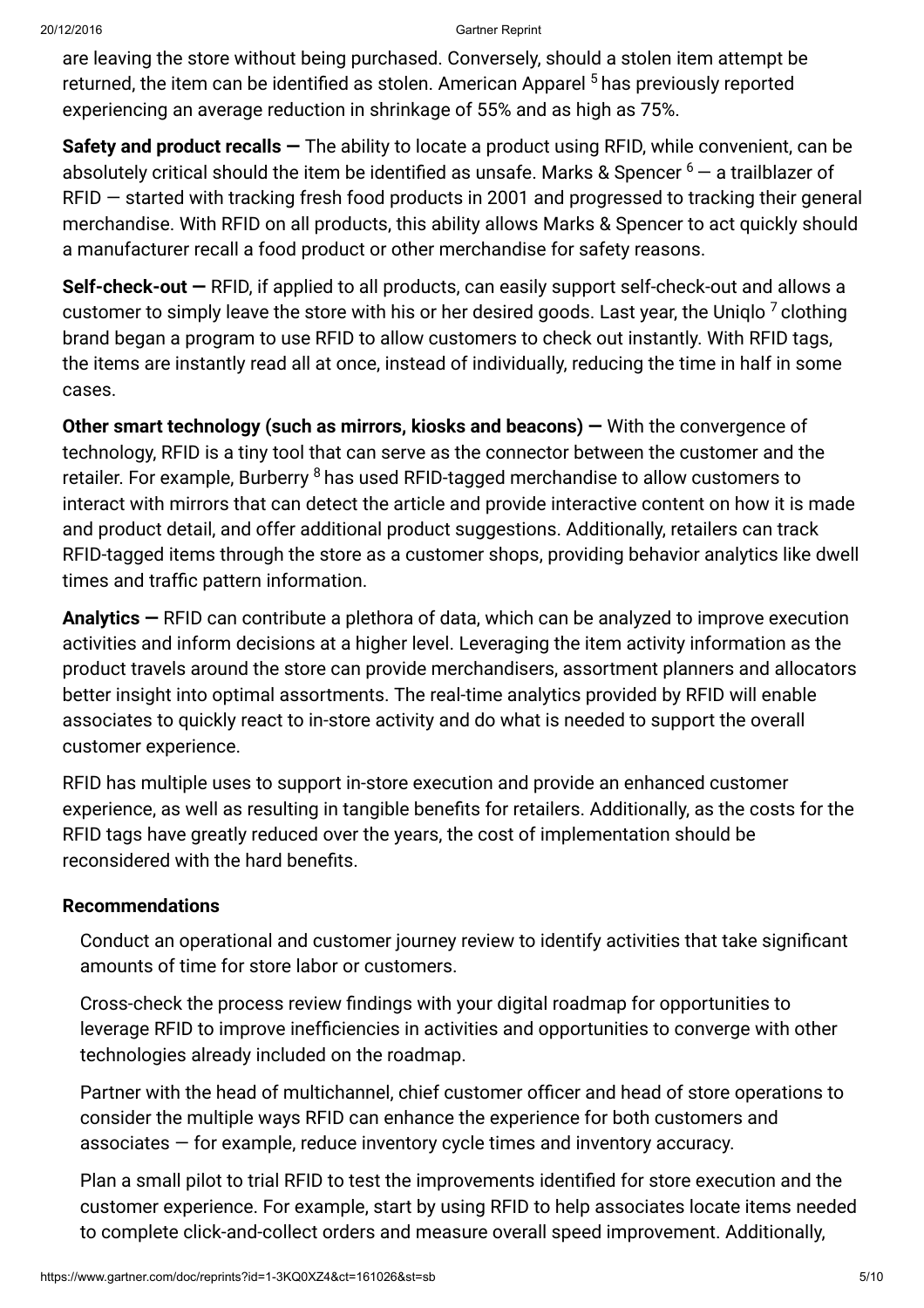completed orders could use RFID tags for ease of locating once the customer is at the store for retrieval.

## Evidence

<span id="page-5-0"></span> $^{\text{1}}$  B. Violino, "The History of RFID Technology" [\(http://www.rfidjournal.com/articles/view?1338\)](http://www.rfidjournal.com/articles/view?1338) RFID Journal, 16 January 2005.

<span id="page-5-1"></span> $^2$  C. Bjork, "Zara Builds Its Business Around RFID," [\(http://www.wsj.com/articles/at-zara-fast-fashion](http://www.wsj.com/articles/at-zara-fast-fashion-meets-smarter-inventory-1410884519)meets-smarter-inventory-1410884519) The Wall Street Journal, 16 September 2014.

<span id="page-5-2"></span> $^3$  D. Alaimo, "Levi's RFID pilot seeks near 100% inventory visibility," [\(http://www.fierceretail.com/story/levis-rfid-pilot-seeks-near-100-inventory-visibility/2015-09-22\)](http://www.fierceretail.com/story/levis-rfid-pilot-seeks-near-100-inventory-visibility/2015-09-22) FierceRetail, 22 September 2015.

<span id="page-5-3"></span> $^4$  "RFID and AIDC News: Target Stores Latest to Jump on Item-Level RFID Bandwagon," [\(http://www.scdigest.com/ontarget/15-05-20-1.php?cid=9310\)](http://www.scdigest.com/ontarget/15-05-20-1.php?cid=9310) Supply Chain Digest, 20 May 2015.

<span id="page-5-4"></span> $^5$  J. Thrasher, "RFID Loss Prevention: What should you expect?," [\(http://blog.atlasrfidstore.com/rfid](http://blog.atlasrfidstore.com/rfid-loss-prevention-expect)loss-prevention-expect) RFIDinsider, 4 October 2013.

<span id="page-5-5"></span> $^6$  C. Swedberg, "Marks & Spencer Expects to Achieve 100 Percent RFID-Tagging by 2017," [\(http://www.rfidjournal.com/articles/view?13028\)](http://www.rfidjournal.com/articles/view?13028) RFID Journal, 11 May 2015.

<span id="page-5-6"></span> $\mathrm{^{7}}$  "Fast Retailing to adopt smart tags for swift self-checkout,"

[\(http://asia.nikkei.com/Business/Companies/Fast-Retailing-to-adopt-smart-tags-for-swift-self](http://asia.nikkei.com/Business/Companies/Fast-Retailing-to-adopt-smart-tags-for-swift-self-checkout)checkout) Nikkei Asian Review, 5 May 2015.

<span id="page-5-7"></span> $^8$  See Burberry's discussion of how it uses RFID [\(https://us.burberry.com/legal-cookies/privacy](https://us.burberry.com/legal-cookies/privacy-policy/rfid/)policy/rfid/) .

# Methodology

A large-scale consumer retail shopping study was conducted from 5 November 2015 through 21 December 2015 to help Gartner understand consumer trends on use and adoption, or attitudes about different technologies that enable shopping across selling channels and in the retail store environment. The survey also sought to explore how these trends are evolving and to compare and contrast country, gender and age group differences.

Gartner surveyed 5,054 consumers in five countries worldwide (U.S., U.K., India, China and South Korea), establishing country quotas to ensure at least 1,000 complete responses in each country. A nationally representative distribution for gender and age groups was targeted. The sample universe was drawn from a number of external consumer panels.

Qualified participants were at least 18 years old and have access to the internet. The interviews were conducted in the respondents' native language.

The final results were weighted to be representative of each country's total population aged 18 to 74 by age group and gender to correct for any biases in the results introduced by different proportions in the sample. During fielding, we ensured that a minimum quota per region and by income group within each country was reached to capture a nationally representative sample. Hard quotas on online user profiles obtained from a prior Gartner survey in emerging countries were implemented. Sample selection is done randomly in the panels' databases.